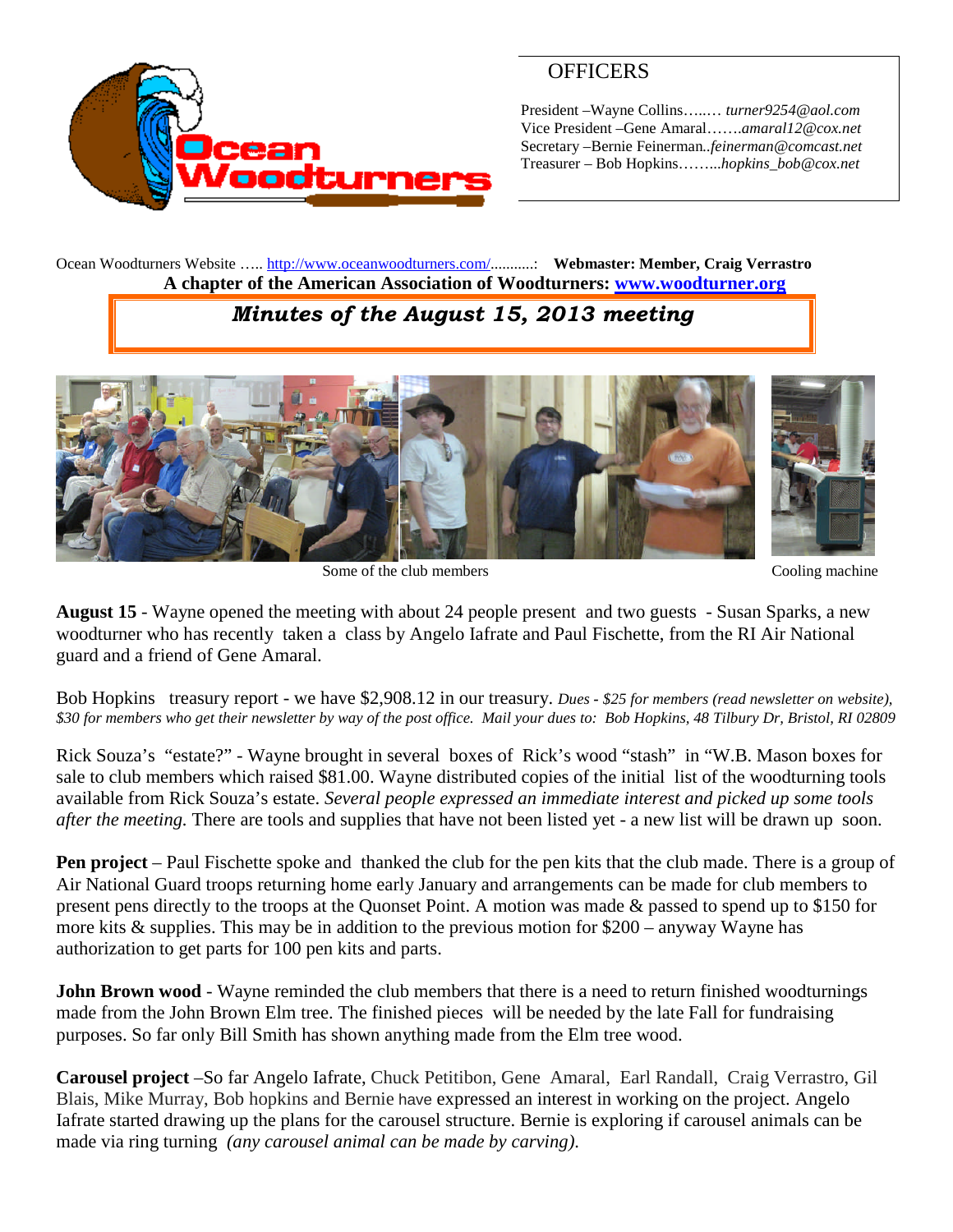**Slater park** – Mike Murray and Wayne asked the members to let them know who will join them in the Slater Park weekend on Sunday September 22<sup>nd</sup> from 10am to 5 pm. Cory Jengo, Craig Verrastro, Mike, and Wayne seem definite. Six people, or more, would be a help. A question was raised about where our club banner is.

**Club polo and fleece jackets :** anyone interested in an Ocean Woodturners polo shirt or fleece, should contact Craig directly at [cverrastro@gmail.com.](mailto:cverrastro@gmail.com) Polo's are available in navy blue or light yellow, men's and women's sizes are available, for \$15 each. Fleece jackets are available in Navy Blue, men's sizes only, for \$40 each. All have the club logo embroidered onto them, and you can have your first name added to the polo shirts for no additional charge. Contact Craig now and you can have them in time for the Slater Park show and sale.

**Future possible events** - Wayne is trying to arrange a few day trip to David Ellsworth studio in Quakertown,Pennsylvania [{http://www.ellsworthstudios.com/schoolofwoodturning.html](http://www.ellsworthstudios.com/schoolofwoodturning.html) } for woodturning instruction and was looking for other interested people to join him.

Wayne and Nigel (of MSSW) are trying to work out the details of a joint meeting of M.S.S.W. and our club sometime later in the year.

Keeseh Studios has new courses for the Fall. Check out <http://www.keeseh.com/courses>



John Chakuroff was busy :





Pedestal made of Mahogany & Maple Twice size Ash baseball bat & another view of the "Maine" Flashlight



Segmented vessel with an inlaid penny in the base. There are 403 segments of Ebony, Rock Maple, and Purpleheart.



Detail of "Maine" Flashlight built on a Birch platform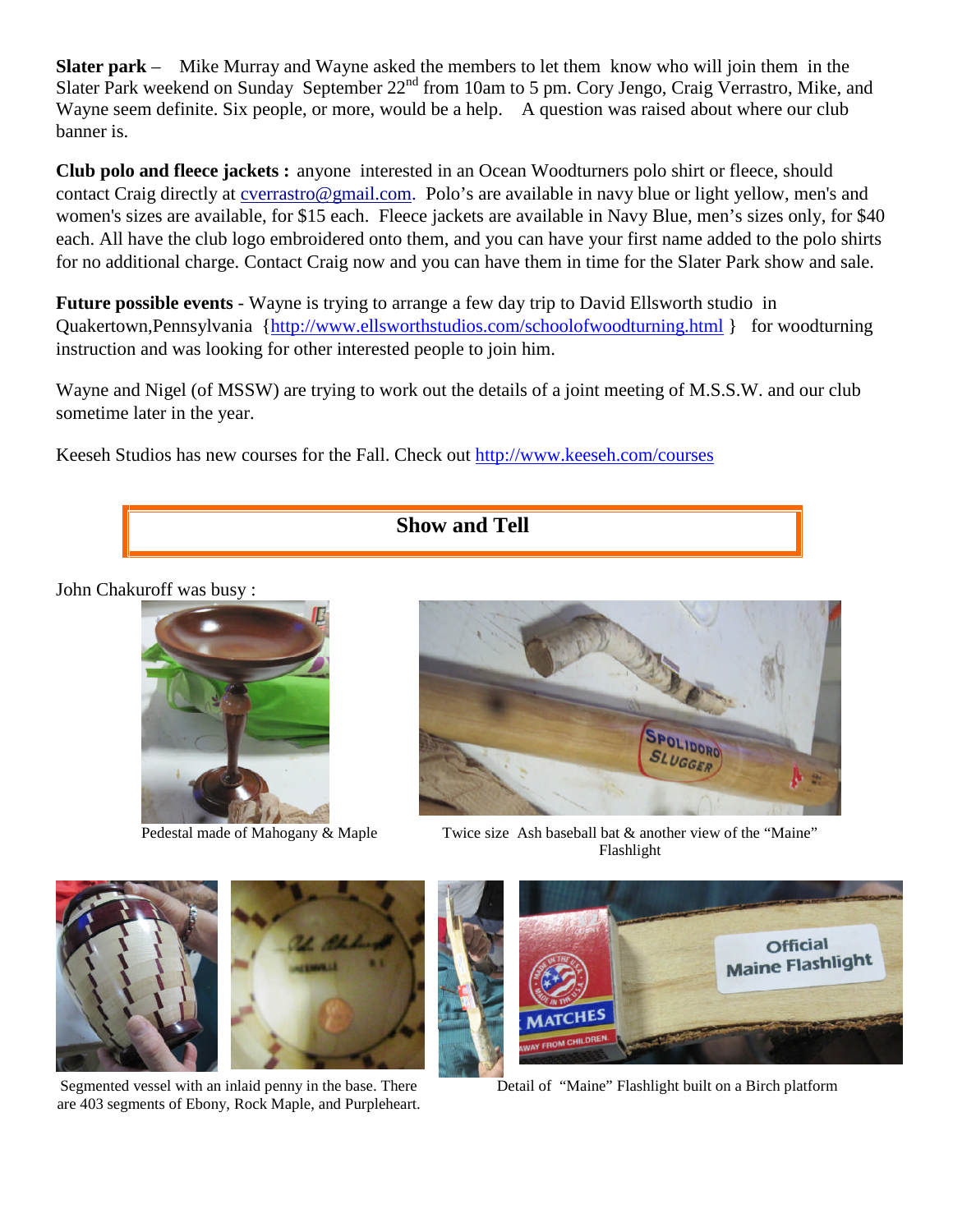

Mike Murray made this Cherry burl vessel that he gave to Angelo Iafrate



David Hannsen brought in a set of antique metal spinning (?) tools bought at auction

## **Demonstration Segmented woodturning by Wayne Miller**



Wayne opened the presentation by showing a picture of a vessel from the weekly gallery of the "Virtual" AAW chapter devoted to Segmented Woodturning. The chapter, has a monthly newsletter, forums (located at <http://www.segmentedwoodturners.org/> ) devoted to different aspects of segmenting, an extensive photo gallery, and costs \$15/year for members of the AAW. Check <http://segmentedwoodturners.org/newsletter/index.php> to see the first 2 issues of the newsletter



Wayne recommended some basic books : the Art of Segmented Turning by Malcolm Tibbetts and Laminated Designs in Wood by Clarence Rannefeld. Tibbetts has about 7 DVD's available. The Rannefeld book is out of print and fairly expensive if you can find a used one. He then showed a Power Point presentation of the steps involved in the making of a segmented turning and took questions from the group as they came up.





A sample feature ring Assorted feature rings assembled together



Some Harry Potter features left from a segmented vessel using Harry Potter symbols.

Some of Wayne's remarks *(and not in order):*

- Best way to start is with pencil and paper and lay out the segments – after making a few vessels you could then try computer software - Recommended software for PC – www.Woodturner pro.com sells 3 programs as part of a suite – "Woodturner PRO v3, Lamination PRO v3 and 3D Design PRO v3" for download only \$99, or with a mailed backup DVD = \$114. The website has an active forum for questions & answers and many videos on technique,

- Builds his vessels using a Maple glue block mounted on a faceplate since he has found that chucks do not repeat centering accurately - Builds to the widesest point, then turns the outside, then sand except near the next glue joint. Then turns the inside – sand – finish. He mounts both "halves" on his lathe for centering. He has an adapter to mount his faceplate on his tailstock and finds that a 1/4" – 3/8" surface for gluing the half vessels together is adequate.